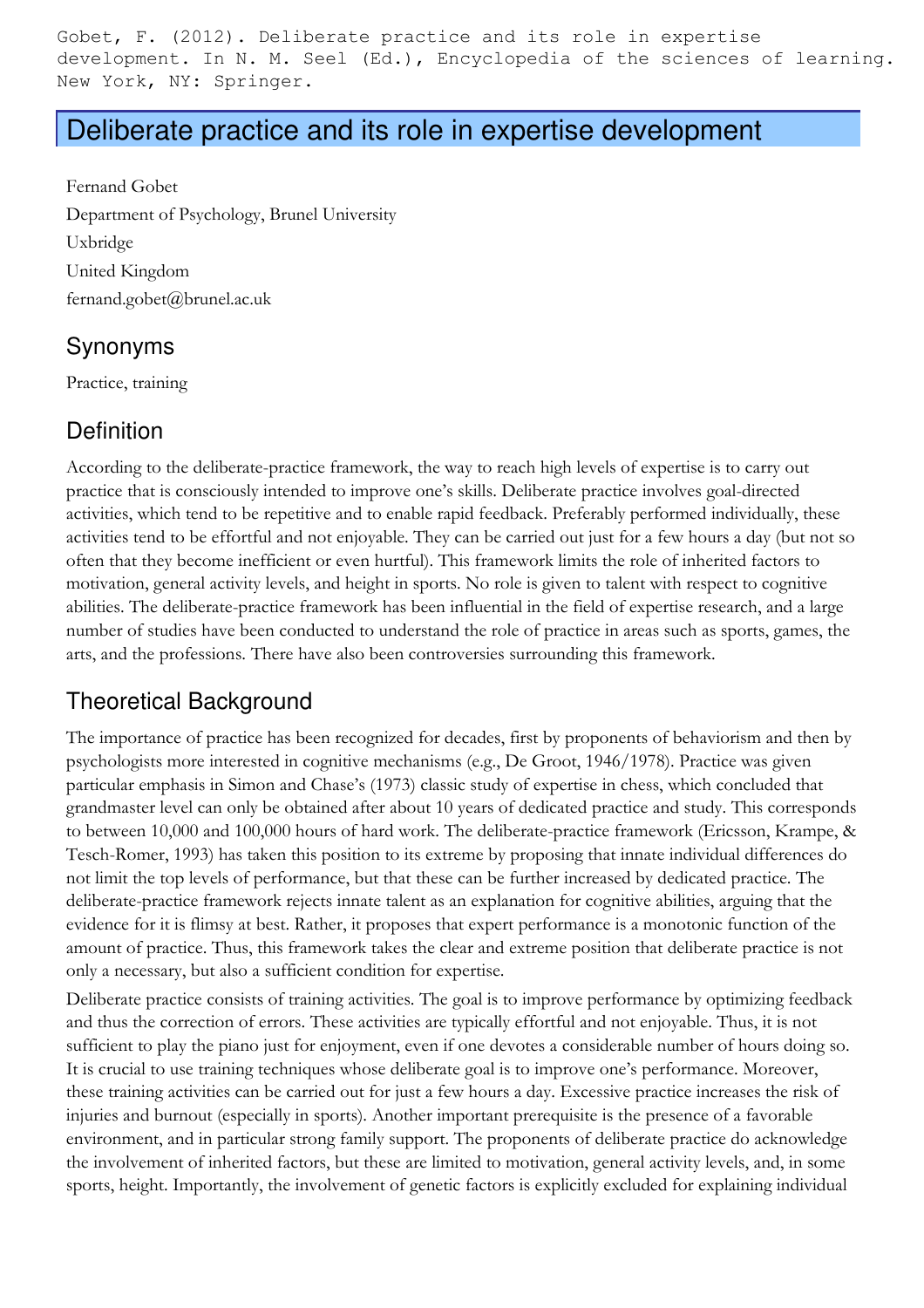differences in high levels of cognitive abilities. Finally, emphasis is given to individual practice rather than group practice, as the former increases the efficiency of the activities characteristic of deliberate practice.

One of the clearest evidence for the role of deliberate practice (and concomitantly, the lack of involvement of talent) was provided by longitudinal experiments where college students with average memory span were trained in the digit-span task. When they devoted sufficiently effort and practice, these students could perform better than individuals that were thought in the literature to enjoy special, inherited talent. The role of deliberate practice has also received support from many domains, including games, music, science, and medicine (Ericsson, Charness, Feltovich, & Hoffman, 2006). A large amount of data has also been collected in sports such as karate, soccer, hockey, skating, and wrestling. In these studies, participants are typically asked to estimate retrospectively how many hours they have spent in diverse types of activities, and the results are correlated with their skill level. The results typically show that the higher skilled individuals engage more in deliberate practice.

However, some studies, while partly supporting the role of deliberate practice, also suggest the importance of other factors. A good example of this is the study carried out by Gobet and Campitelli (2007) with chess players. (The game of chess has the great advantage that there is an official, reliable, and quantitative measure of skill – the Elo rating.) They asked players to estimate the number of hours devoted in their career to a number of activities, including studying chess alone and practicing with others (this comprised playing competitive games). As predicted by deliberate practice, a strong correlation was found between chess skill and the number of hours of individual practice. However, contrary to prediction, an even stronger correlation was found between chess skill and the number of hours of group practice. Another result inconsistent with the deliberate-practice framework was the high level of variability. Some players became masters with relatively few hours of deliberate practice (as low as about 3,000 hours), while others needed considerably more time (up to about 24,000 hours) – that is a 1:8 ratio. Finally, some players devoted more than 25,000 hours to chess study and practice, but failed to become masters. This study also uncovered two results that suggest that other factors in addition to deliberate practice are in play. First, there was a correlation between final skill level and starting age, in that the players starting younger were more likely to become masters. This correlation held even after the contribution of deliberate practice was controlled for. Second, the proportion of mixed-handedness was higher with chess players than in the general population. These results tend to suggest that practice is a necessary, but not sufficient condition for reaching high levels of expertise.

#### Important Scientific Research and Open Questions

The deliberate-practice framework has generated much research but also much controversy (e.g., Sternberg, 1996). For example, there is considerable evidence from the fields of personality and intelligence that there exist large individual differences between individuals, and it is plausible that at least some of these differences might affect the acquisition of high levels of expertise. Similarly, individual differences exist with respect to learning, attention, and working memory. In addition, the research on deliberate practice is mostly correlational and rarely uses control groups (i.e., individuals that tried but failed to be experts), and it is thus difficult to draw conclusions about the causal role of talent and (deliberate) practice. For example, it could be the case that, following self-selection, more gifted individuals remain in the domain and thus log in large numbers of hours of practice. Challenges for the deliberate-practice framework include the development of better methods for estimating the respective contributions of practice and talent, and a more differentiated theoretical account for explaining the large inter-individual variability and other factors such as starting age that affect the development of expertise.